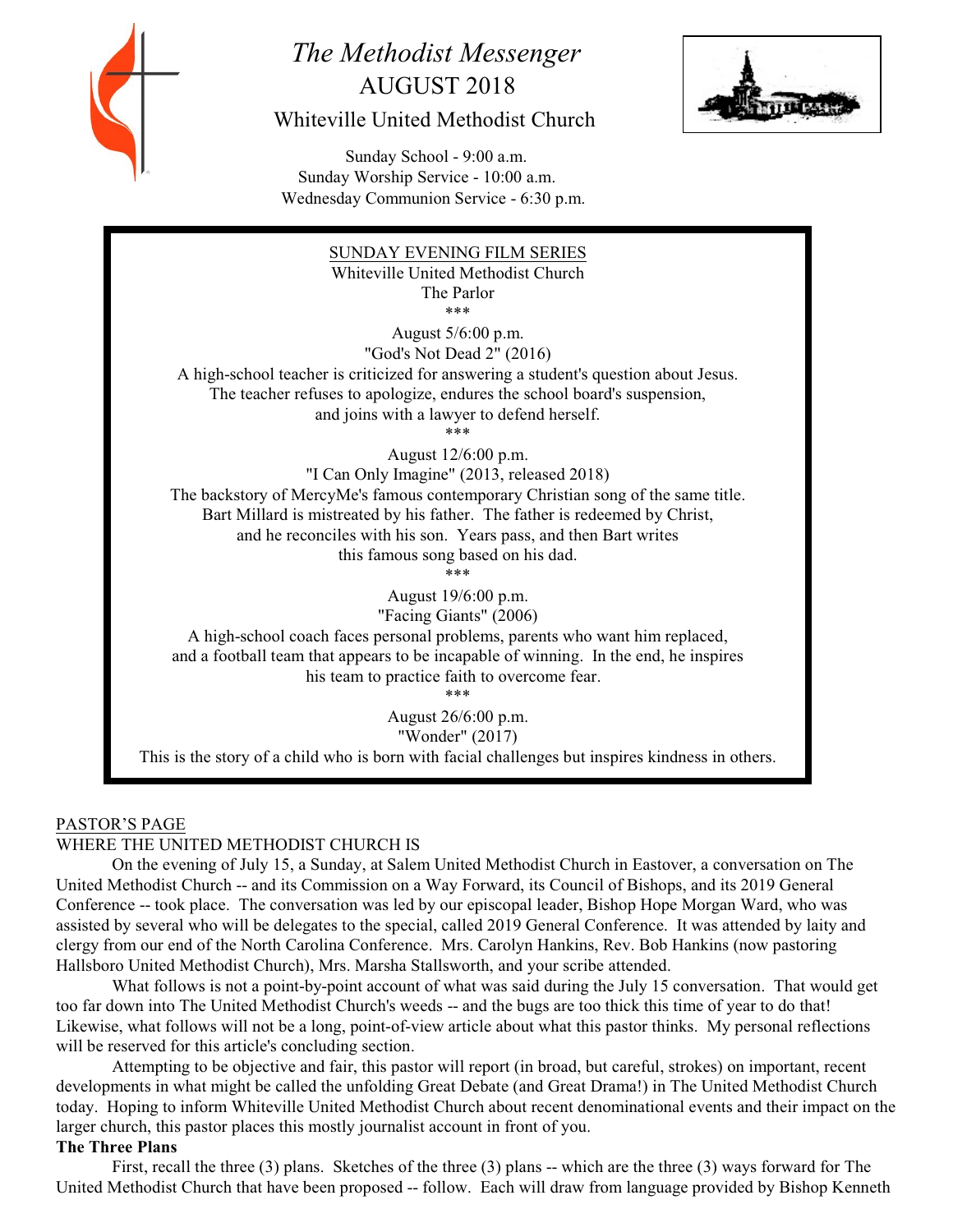Carter, Jr., who is the current president of the Council of Bishops and a moderator on the Commission on a Way Forward. Bishop Carter's thumbnail descriptions of the plans are taken from his May 9, 2018 article entitled "Seven Comments about the Council of Bishops' Recommendations on a Way Forward," which can be found online at www.flumc.org/newsdetail/ seven-comments-about-the-council-of-bishopsrecommendations-on-a-way-forward-11359573.

The One Church Plan "removes the language [against homosexual practice from The Book of Discipline] and allows for adaptation." That is, it permits pastors to decide to perform same-sex weddings, local churches to decide to host same-sex ceremonies, and Annual Conferences to decide to ordain those in a same-sex marriage.

The Connectional Conference Plan "allows for three distinct bodies [progressive, centrist, and traditional] within a larger church, with different perspectives on human sexuality." Each of the three "bodies" (or branches) of the church would have its own teaching on, and discipline regarding, human sexuality. Each clergyperson, layperson, congregation, and Annual Conference would decide which branch to join.

The Traditional Plan "retains the present language [in The Book of Discipline] about human sexuality," increases accountability in upholding the church's discipline, and offers a "gracious exit" to those whose consciences would not permit them to remain in The United Methodist Church.

#### **The Council of Bishops Rises**

On May 4, the Council of Bishops voted to approve a motion. That motion clearly indicated three things.

 1. The Council of Bishops would report to the 2019 General Conference.

 2. In its report, the Council of Bishops would recommend the One Church Plan to the 2019 General Conference.

 3. In its report, the Council of Bishops would include all three plans -- the One Church Plan, the Connectional Conference Plan, and the Traditional Plan. The One Church Plan, the plan recommended by the bishops, would be featured and placed squarely before the 2019 General Conference. In contrast, the Connectional Conference Plan and the Traditional Plan would become part of the report's historical narrative.

#### **Enter the Judicial Council**

The Council of Bishops not only made these decisions, but also had asked for the Judicial Council (which is The United Methodist Church's "Supreme Court") to rule on what petitions (or legislative bills) the 2019 General Conference could receive and consider.

On May 22, preparing to make this decision requested by the Council of Bishops, the Judicial

Council held an oral hearing. Bishop Bruce Ough, who claimed to be representing the Council of Bishops, spoke in favor of severely limiting the number of petitions to be considered by the 2019 General Conference. In opposition, Bishop Scott Jones, who forthrightly challenged Bishop Ough's claim to represent the bishops, advocated for a larger number of petitions.

#### **The Judicial Council Rules**

On May 25, the Judicial Council handed down its ruling (Judicial Council Decision 1360). The Judicial Council decided, on the basis of church law and precedent, that General Conference 2019 would be open to more, not fewer, petitions. Also, the Judicial Council's decision contained a powerful footnote (number 6) that caused the Council of Bishops to hand over its reporting responsibility to the Commission on a Way Forward.

**So....**

This is where The United Methodist Church is.

 1. The Council of Bishops did not write, and did not send, a report to the 2019 General Conference.

 2. The Commission on a Way Forward has written, and has sent, a report to the 2019 General Conference. That lengthy report is now available online at cdnfiles.umc.org/Website\_Properties/who-we-are/ judicial-council/judicial-council-dockets/docket-10-20 18-12.pdf.

 3. The Commission's report does not highlight the One Church Plan, which was recommended by the Council of Bishops.

 4. The Commission's report will send all three (3) plans -- the One Church Plan, the Connectional Conference Plan, and the Traditional Plan -- as packages of legislative petitions to the 2019 General Conference. All three plans will be equally placed before, and equally considered by, the 2019 General Conference. Again, the One Church Plan will not be privileged above the other two, as desired by the Council of Bishops. The Council's recommendation will probably be a part of the historical narrative of the Commission's report.

 5. The Commission's report will soon be translated into the official languages of The United Methodist Church -- English, French, Portuguese, and KiSwahili -- and then sent to the 2019 General Conference delegates. This translation project should be completed by late July or early August.

 6. The Commission's three (3) plans will be reviewed by the Judicial Council -- before the 2019 General Conference, perhaps in late October -- to make sure they pass church-constitutional muster. This is being done at the request of the Council of Bishops. It is done to lessen the risk of the disaster of General Conference 2019 adopting a plan only to have it later ruled unconstitutional by the Judicial Council.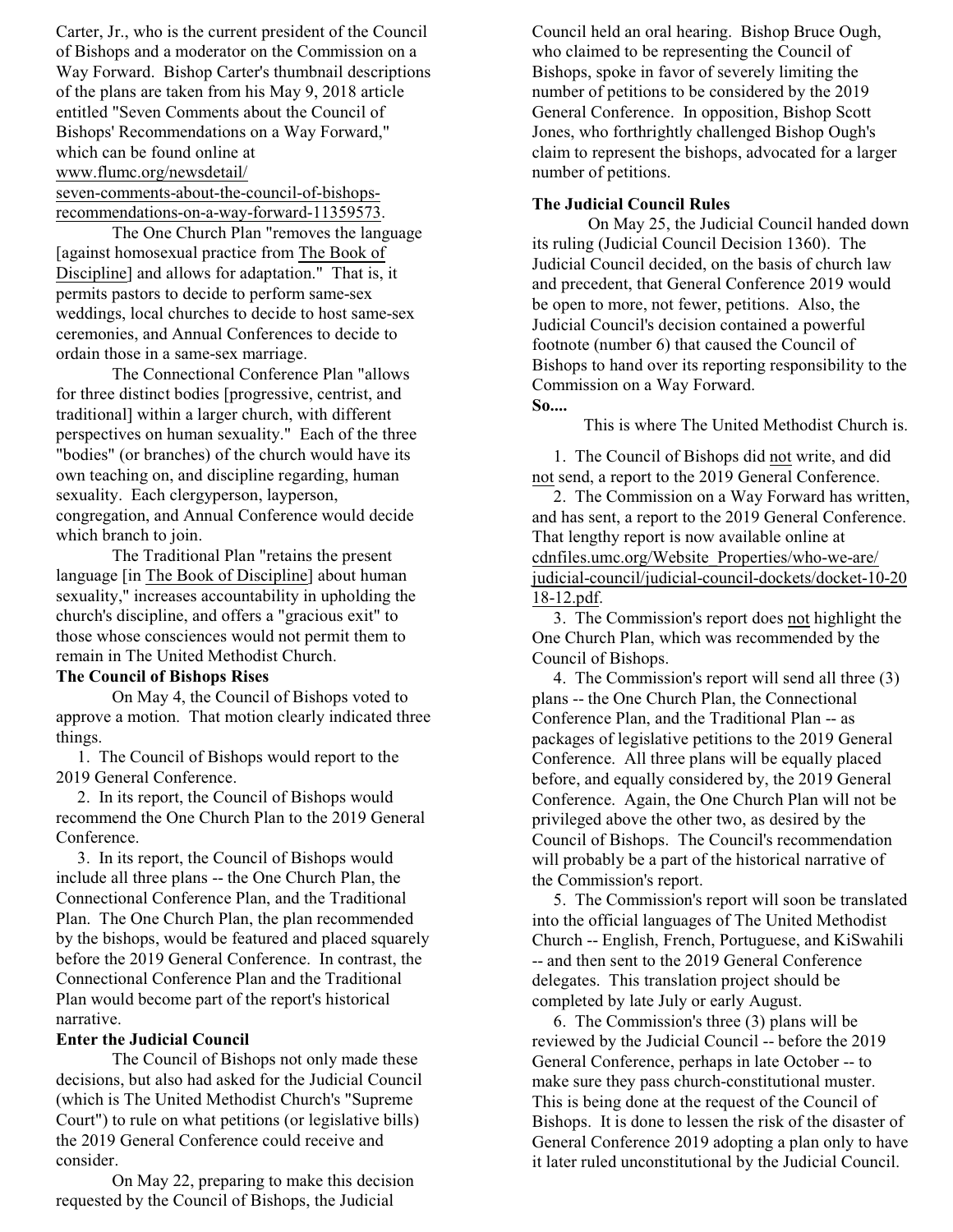#### RECOLLECTIONS FROM A MEETING ON A WAY FORWARD

Bob and I attended the July 15 meeting on A Way Forward. Bishop Hope queried the group, and Christine Dodson recorded questions as asked. Clarification on the difference between the Council of Bishops making a recommendation/report and the Commission on A Way Forward making the report was requested by Paul Stallsworth. (The same information will be presented.)

Some specific recollections from the meeting will be noted before I share my own opinion. Most vivid is the alternate delegate who spoke early on in passionate support of the Traditional Plan, which would affirm current language in the Book of Discipline which bans "self-avowed and practicing" gay clergy and the blessing of same-sex unions. It would also enforce those bans swiftly and strictly. The gentleman, for me, did not reflect either Jesus' love or respect for others, especially our Bishop as well as the total Council of Bishops. When he was through speaking, Bishop Hope commented that the NCC delegates to General Conference were a diverse group with varying opinions.

During the meeting, comments by attendees were clarified:

\* Church trials against gay clergy each cost about \$50,000.

\* At an earlier session in Sanford, a young adult questioned why we were even talking about this when there are so many needs in the world that we should address with our time, energy and funds.

\* Scripture references have been previously reviewed; context of the time and situation must be understood. When we ask what Jesus says regarding

homosexuality in the Gospels, the answer is 'nothing.' \* Perception and reality do not match. Asked the percent of the population who are not heterosexual,

many will answer 20%. Reality is about 4%. \* The gospel calls us to be disciples of Jesus our

Lord, to show love to all. Showing **love for all** was the point Bishop Hope stressed.

And here are my opinion and musings: \* There have always been homosexual clergy in the church. The practice was to look at God's call and the "gifts and graces" of the person to follow Jesus and lead a congregation.

\* When the determining factor for ordination is on sexual orientation, rather than on God's call for a person to respond as clergy in ministry, we set ourselves above God.

\* We all can have tunnel vision on our position and become shrill in expressing our views. If we could each have (and be willing to take!) the opportunity to worship with and get to know an inclusive church family, we would be able to see Jesus in service to others and love for all neighbors.

\* The Global Young People's Convention 2018, a quadrennial gathering in July in Johannesburg, South

Africa, gave the delegates of young people and adult workers an opportunity to choose topics for small group discussion. In Legislative Session, delegates voted to share their opinions. One vote was on the three plans; the One Church plan led with over 60% of votes cast.

To obtain information on the 2019 General Conference and latest resources, use this link to the United Methodist Church website. Details on each of the three plans can be found in the article Court Docket Details Proposed Plans for UMC at umc.org/topics/general-conference-2019-specialsession.

We are encouraged to share our thoughts with NCC delegates to General Conference; the list of delegates and their email address is available at https://nccumc.org/gc2016/delegation

As this process of discernment continues, please be in prayer that the Holy Spirit will guide all of the leaders. A tremendous amount of work in study, prayer, meetings and getting to know each other has occurred. Listening skills have been enhanced and a better grasp of why someone else holds a particular view heard with respect. For all the leaders, this work has been added over and above existing commitments and schedules, family responsibilities and time of rest. They have my appreciation.  $\qquad -$  Carolyn Hankins

Lay Delegate to NCC Annual Conference

### AUGUST BIRTHDAYS

| $\gamma$ nd | Thomas McLam |
|-------------|--------------|
|             |              |

- $5<sup>th</sup>$  Scott Deans
- Greyanna Ashley
- Ryan Power
- $6<sup>th</sup>$  Phil Stoll
- $12^{th}$  Arron Barnhill<br> $18^{th}$  Nicolas Bell  $12<sup>th</sup>$
- Nicolas Bell
- John Duncan  $19<sup>th</sup>$ 
	- Peter Stallsworth
- $20^{th}$  Brad Crowell<br> $25^{th}$  Lavton Dowle  $20<sup>th</sup>$
- Layton Dowless
- $28<sup>th</sup>$  Marty Sellers<br>30<sup>th</sup> Rob Conway  $28<sup>th</sup>$
- Rob Conway
- Margie Rabin  $31<sup>st</sup>$ 
	- Olivia Jane Dowdy